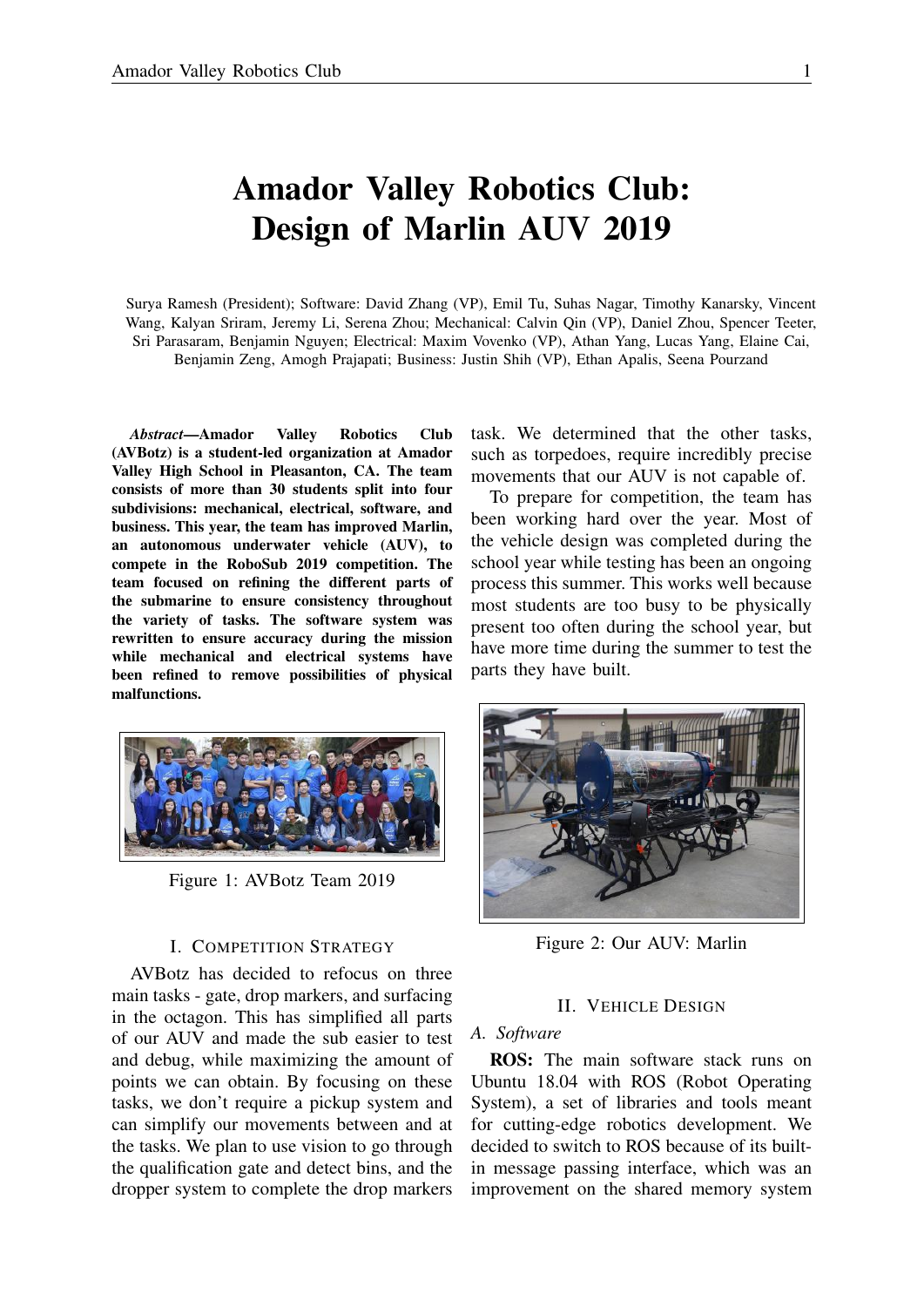

Figure 3: OpenCV vision processing

we had before. Each part of the software runs on a separate ROS node, the main ones being vision, camera, mission, and control.

Control: The control software, Nautical, runs on the ATMega2560 microcontroller and communicates with the main computer over serial. It handles state estimation and lowlevel communication to the hardware through serial UART pins. Each state, or submarine position, is represented with six degrees of freedom: X, Y, Z, roll, pitch, and yaw. The states are relative to a NED (North-East-Down) coordinate plane. A Kalman filter fuses the data from each sensor to reduce noise for more accurate state estimation, and euler angles are used to convert between frames of reference. To control the submarine, there are six tuned PID controllers that facilitate movement between the current position and a desired destination.



Figure 4: Hydrophone data

Pinger Localization: The software to compute the position of the pinger now runs

on the Xilinx Artix-7 FPGA. We first use a DFT (Discrete Fourier Transform) to compute the phase shifts between each of the hydrophones. One challenge we faced when implementing the DFT was cycling of the phase shift, which occurred when the phase shift exceeded the range of arctan. We fixed this by ensuring that the distance between the phones was small enough to prevent phase shift cycling. Next, we convert these phase shifts into actual distances using the speed of sound in water, and use these distances in multilateration to find the location of the pinger. We then convert the location of the pinger into an angle because it is more accurate.

Vision: We have continued using the Tensorflow Object Detection API. To increase available training data, we transitioned from manual image labeling to Amazon's Mechanical Turk service. This allows for the rapid creation of several thousand annotations, giving our models increased generalization capability. We were able to largely offset by switching model training to a Nvidia Titan RTX instead of Tesla V100's on Google Cloud. The new GPU also enables simultaneous training and evaluation due to its larger VRAM capacity.

### *B. Mechanical*



Figure 5: Re-designed ball dropper in Solidworks

Dropper: This module was re-designed this year in order to improve consistency and accuracy. In previous years, we identified that water currents played a large role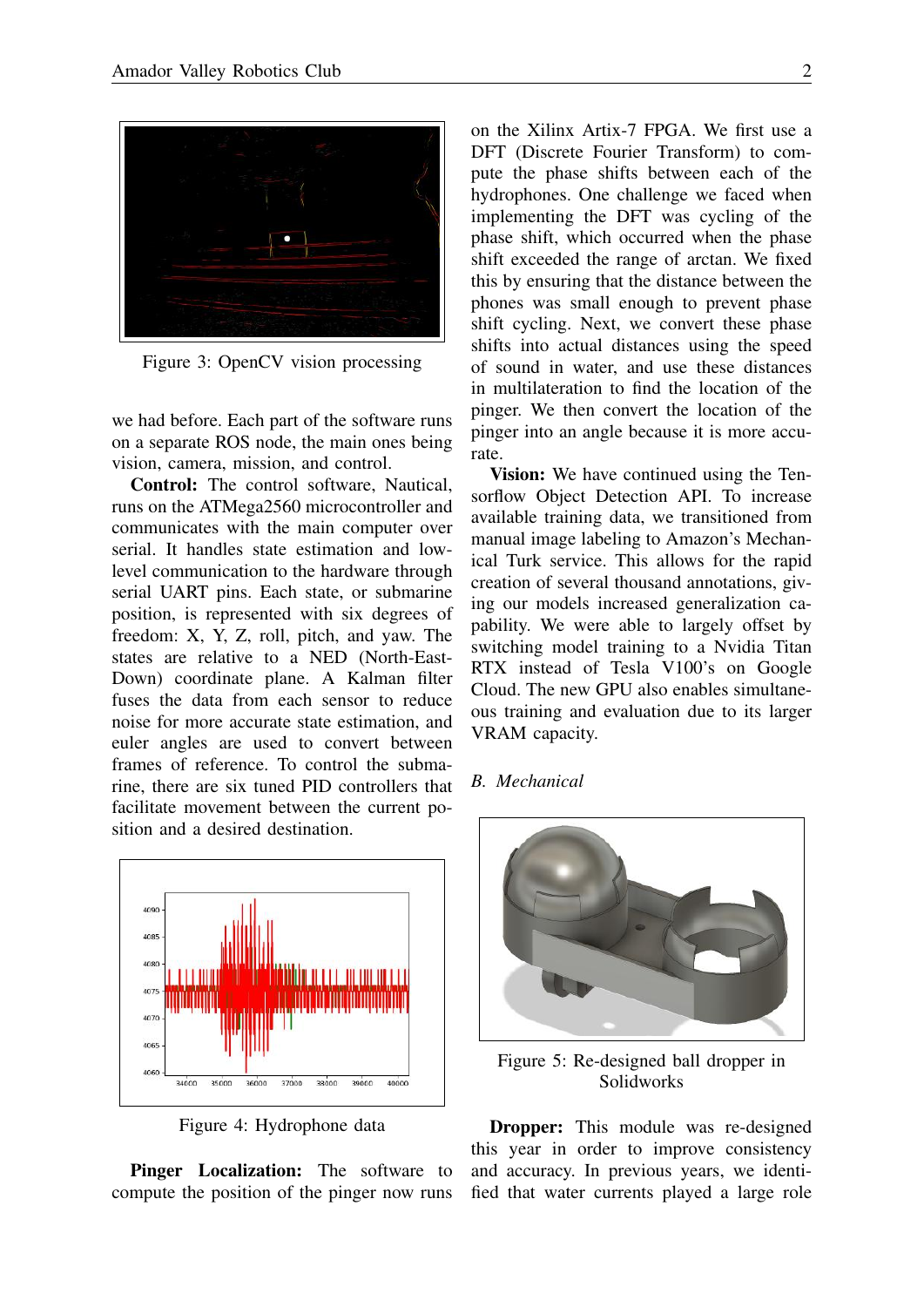in the accuracy and deployment of our ball system –– in some cases where we did not expect it to play such a role. This year, our ball system relies on two 10-gram servos in order to "pop" markers out of our dropper. This design both allows us to quickly deploy our markers while allowing water to flow through, thus minimizing the water's impact on our markers.

Marker: Last year the markers we used were golf balls, but our results indicated that they were too light, and easily deflected by water currents during their descent. This year, we created new markers that are heavier, in order to obtain a more controlled descent.

Props: Mechanical objectives also included creating the props for this year's competition, focusing on a cheap-yet-durable method of recreating the detailed images of the competition — namely the buoys, bins, and torpedoes task. We settled on using vinyl posters, which are extremely durable and easy to use.

New Submarine: A major focus of this year was the creation of a new submarine, designed to address the major structural issues of our current submarine. One principal issue was the asymmetrical cross-section of our previous submarine, Marlin. The larger cross-sectional area of the lower-half of the submarine meant that forward motion was a challenge –– as the submarine moved forward, the drag caused by the lower half of the submarine tilted the entire vehicle forwards. With a re-designed hull and a more modular electronics rack, we hope that this new submarine will unlock new capabilities and improve AVBotz's performance in future competitions. Unfortunately, due to time and resource constraints, the submarine was not able to be manufactured for this year.

### *C. Electrical*

Power Delivery: The sub's power supply consists of a 4-rail unmanaged system. Two Venom 6S lithium-polymer batteries, wired in series through a 100A fuse, power the 48V rail. The sub's eight thrusters are powered by this unregulated 48V rail, allowing them to achieve maximum power with minimal



Figure 6: Overview of Marlin's electrical system

conversion losses. The second rail, running at 24V, is powered by a Cincon CFB600W-48S24 DC-DC converter through a manual toggle switch. This rail feeds a Picobox-300w ATX PSU which powers the motherboard and GPU. Even with the processor and GPU near full load, the CFB600W never goes above 60 percent utilization, which allows us to cool it passively through the aluminum rack. The 5V and 12V rails are powered by another DC-DC converter.

Internal Communications: The sub's internal components communicate over various protocols. The front-facing camera communicates with the motherboard using a USB 3.0 interface running at 5 Gbps, while the lower-resolution down-facing camera is connected over Ethernet and powered via PoE. The ATMega is connected to the motherboard via a UART-to-USB converter running at 115200 baud. The AHRS and DVL are connected to the ATMega via an RS232-to-UART converter. Finally, the eight thrusters are connected to a single RS485 bus, which is connected to the ATMega via a RS485-to-UART converter.

Tether: For RoboSub 2019, the sub's tether has been upgraded to handle gigabit speeds while being easier to maintain and transport. We spliced a Blue Robotics Gen 2 Fathom tether to a 13-pin Subconn connector on one end and an Ethernet jack on the other. The new tether is neutrally buoyant, more flexible, and more visible underwater. The new tether also allows for Power over Ethernet injection, which paves the way for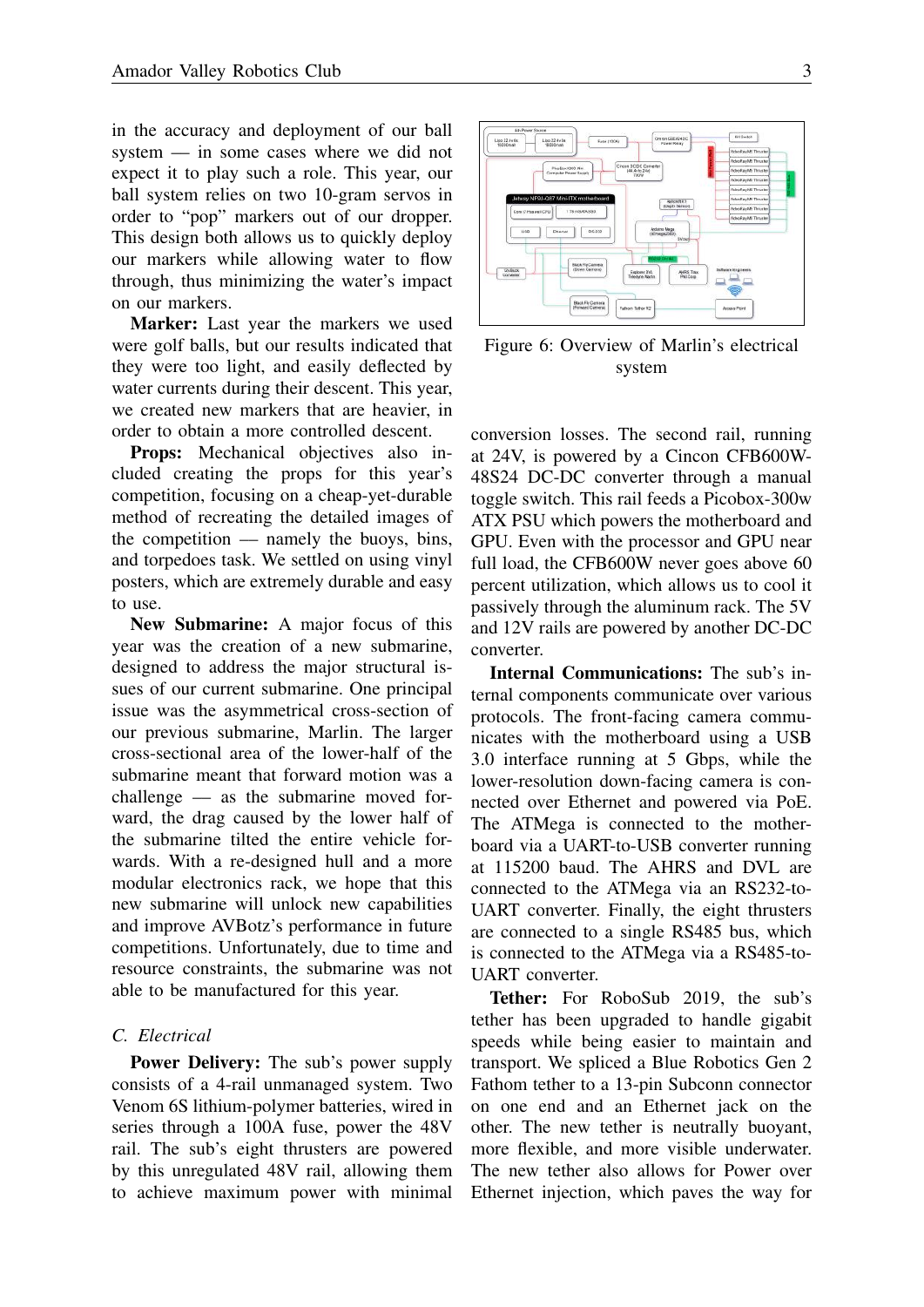a future self-contained wireless tether buoy design.



Figure 7: FPGA with hydrophone circuits

Hydrophones: This year, we improved our hydrophone signal processing pipeline. The new signal processing pipeline has two steps: signal conditioning and signal acquisition. During signal conditioning, the output of the hydrophones (several millivolts peak-to-peak) is fed through a 3-stage bespoke processing board: the preamp stage amplifies the relatively low-level and noisy signal from the phones – since the hydrophones are piezoelectric, they are intolerant of any load being present on the leads and have a tendency to saturate over time. The signal then enters an adjustable amplification stage, which allows us to fine-tune the gain to avoid clipping with different input levels in the future. The final stage is filtering: a second-order lowpass filter and a first-order high-pass filter provide antialiasing as well as help protect the acquisition hardware. Placing the entire signal processing system onto a custom made PCB allows for very low signal noise and few if any harmonics to be present in the signal. Acquisition is done with the help of two Pmod AD1 analog-to-digital converters connected to a Xilinx Arctix 7 FPGA coded with a custom architecture based on the Microblaze IP. This hardware configuration allows for sampling at up to 700 kilosamples a second, which is plenty above the Nyquist limit for the frequency range we're interested in.

Computing: The sub's high-level mission control and vision code runs on a Jetway Mini-ITX motherboard with an Intel Core i74790t processor, 16GB of RAM and a 1TB mSATA SSD for logging large amounts of vision and hydrophone data. An Nvidia GTX 1080 Ti GPU is connected to the motherboard to allow real-time neural network inference. The low-level hardware interface and motor control code runs on a Rugged Mega board with a ATMega2560 microcontroller chip.

#### III. EXPERIMENTAL RESULTS

### *A. Particle Filter Localization*

To improve submarine localization with its environment, we experimented with Particle Filter Localization. We start by initializing a set of particles around a simulated map of the environment. Depending on the motion of the submarine and detected objects, we reassign probabilities to each particle. Then, we eliminate particles that are unlikely to represent the submarine's true location and resample particles. However, while particle filter localization worked well in simulations, it was not as accurate in real life.

#### *B. Dynamic Mission Planner*

To improve our performance at competition, we decided to implement an optimal path solver. Since brute force was too slow to work on larger test cases, we used an approximation that was still accurate enough for our purposes. The algorithm had at most 10 percent error on test cases, and we plan to use it at competition if we are able to solve enough tasks for its use to be justified.

### *C. Distance Calibration*

Much of the competition requires computing distances to objects in the pool, which is difficult because we don't have a sonar. In order to overcome this challenge, we experimented with recent machine learning algorithms designed to operate on monocular images. We tested the Monodepth algorithm, as well as its updated counterpart Monodepth2, and will continue to do so at competition.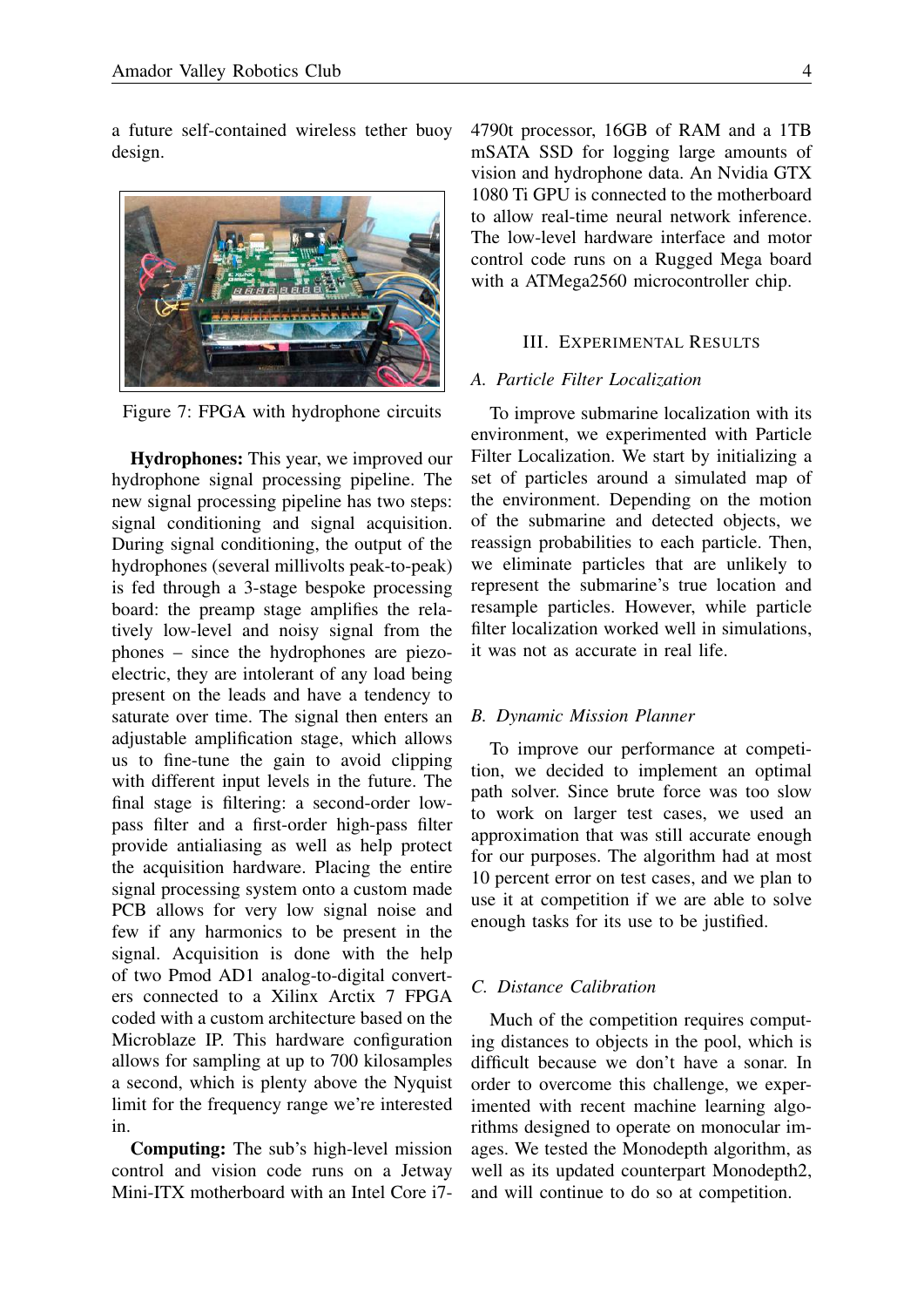#### IV. ACKNOWLEDGEMENTS

The AVBotz team would like to thank Mrs. Bree Barnett Dreyfuss for allowing us to host weekly pool tests at the Amador Pool to test changes made on the vehicle. Furthermore, we would like to thank the following sponsors for donating their resources to help AVBotz: Datron, Nvidia, Tanius Technology, Positronics Incorporated, Teledyne Marine, Videoray, Cincon, Xilinx, Subconn, and PNI Sensor. Without the contributions of these sponsors along with our sponsors from previous years, AVBotz would not have been able to build and refine Marlin.

#### **REFERENCES**

- [1] Huang J, Rathod V, Sun C, Zhu M, Korattikara A, Fathi A, Fischer I, Wojna Z, Song Y, Guadarrama S, Murphy K, CVPR 2017 *"Speed/accuracy trade-offs for modern convolutional object detectors."*
- [2] Barret Z, Vijay V, Jonathon S, Quoc V *"Learning Transferable Architectures for Scalable Image Recognition."*
- [3] Clement G, Oisin A, Gabriel B *"Unsupervised Monocular Depth Estimation with Left-Right Consistency."*
- [4] Morgan Q, Brian G, Ken C, Josh F, Tully F, Jeremy L, Eric B, Rob W, Andrew N *"ROS: An Open-Source Robot Operating System."*
- [5] Sebastian T *"Particle Filters in Robotics."*
- [6] Zhen C, Jonathan M, and Cassondra P *"Acoustic Pinger Locator (APL) Subsystem."*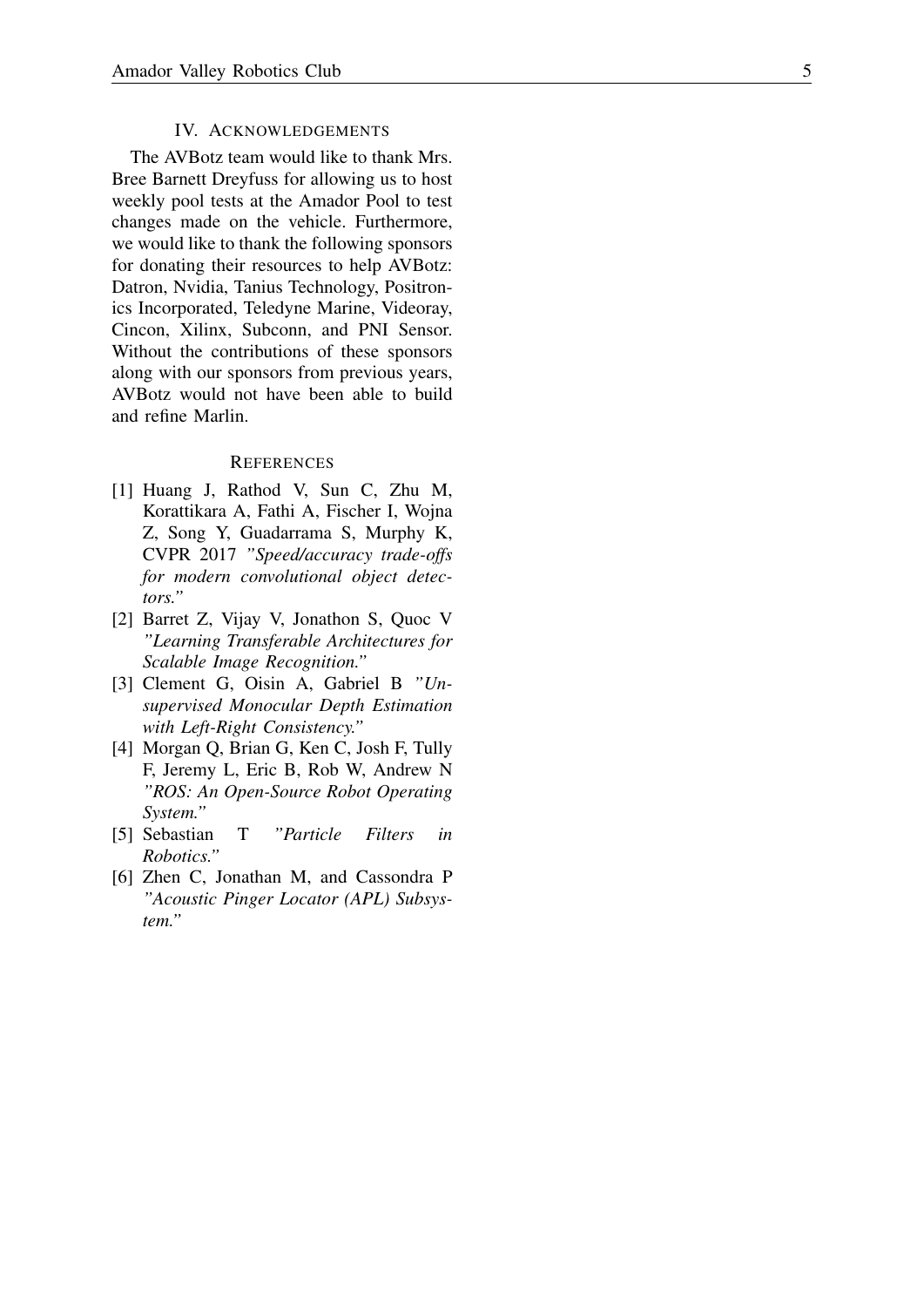### APPENDIX A **EXPECTATIONS**

## Table I: Subjective Measures

|                                    | <b>Maximum Points</b> | <b>Expected Points</b> |
|------------------------------------|-----------------------|------------------------|
| Utility of team website            | 50                    | 46                     |
| Technical Merit                    | 150                   | 120                    |
| Written Style                      | 50                    | 41                     |
| Capability for Autonomous Behavior | 100                   | 95                     |
| Creativity in System Design        | 100                   | 90                     |
| Team Uniform                       | 10                    | 9                      |
| Team Video                         | 50                    | 45                     |
| Pre-Qualifying Video               | 100                   | 100                    |
| Discretionary Points               | 40                    | 18                     |
| Total                              | 650                   | 564                    |

### Table II: Performance Measures

|                                                            | <b>Maximum Points</b>             | <b>Expected Points</b> |
|------------------------------------------------------------|-----------------------------------|------------------------|
| Weight                                                     | See Table 1 / vehicle             | $-100$                 |
| Marker/Torpedo over weight or size by 10%                  | minus $500/$ mark                 |                        |
| Gate: Pass through                                         | 100                               | 100                    |
| Gate: Maintain fixed heading                               | 150                               | 150                    |
| Gate: Coin Flip                                            | 300                               |                        |
| Gate: Pass through 60% section                             | 200                               | 200                    |
| Gate: Pass through 40% section                             | 400                               |                        |
| Gate: Style                                                | $+100(8x \text{ max})$            |                        |
| Collect Pickup: Crucifix, Garlic                           | 400 / object                      |                        |
| Follow the "Path" (2 total)                                | 100 / segment                     |                        |
| Slay Vampires: Any, Called                                 | 300, 600                          |                        |
| Drop Garlic: Open, Closed                                  | 700, 1000 / marker (2 + pickup)   | 1400                   |
| Drop Garlic: Move Arm                                      | 400                               |                        |
| Stake through Heart: Open Oval, Cover Oval, Sm Heart       | 800, 1000, 1200 / torpedo (max 2) |                        |
| Stake through Heart: Move lever                            | 400                               |                        |
| Stake through Heart: Bonus - Cover Oval, Sm Heart          | 500                               |                        |
| Expose to Sunlight: Surface in Area                        | 1000                              | 1000                   |
| Expose to Sunlight: Surface with Object                    | 400/object                        |                        |
| Expose to Sunlight: Open coffin                            | 400                               |                        |
| Expose to Sunlight: Drop Pickup                            | 200 / object (Crucifix only)      |                        |
| Random Pinger first task                                   | 500                               | 500                    |
| Random Pinger second task                                  | 1500                              |                        |
| Inter-vehicle Communication                                | 1000                              |                        |
| Finish the mission with $T$ minutes (whole $+$ fractional) | Tx100                             |                        |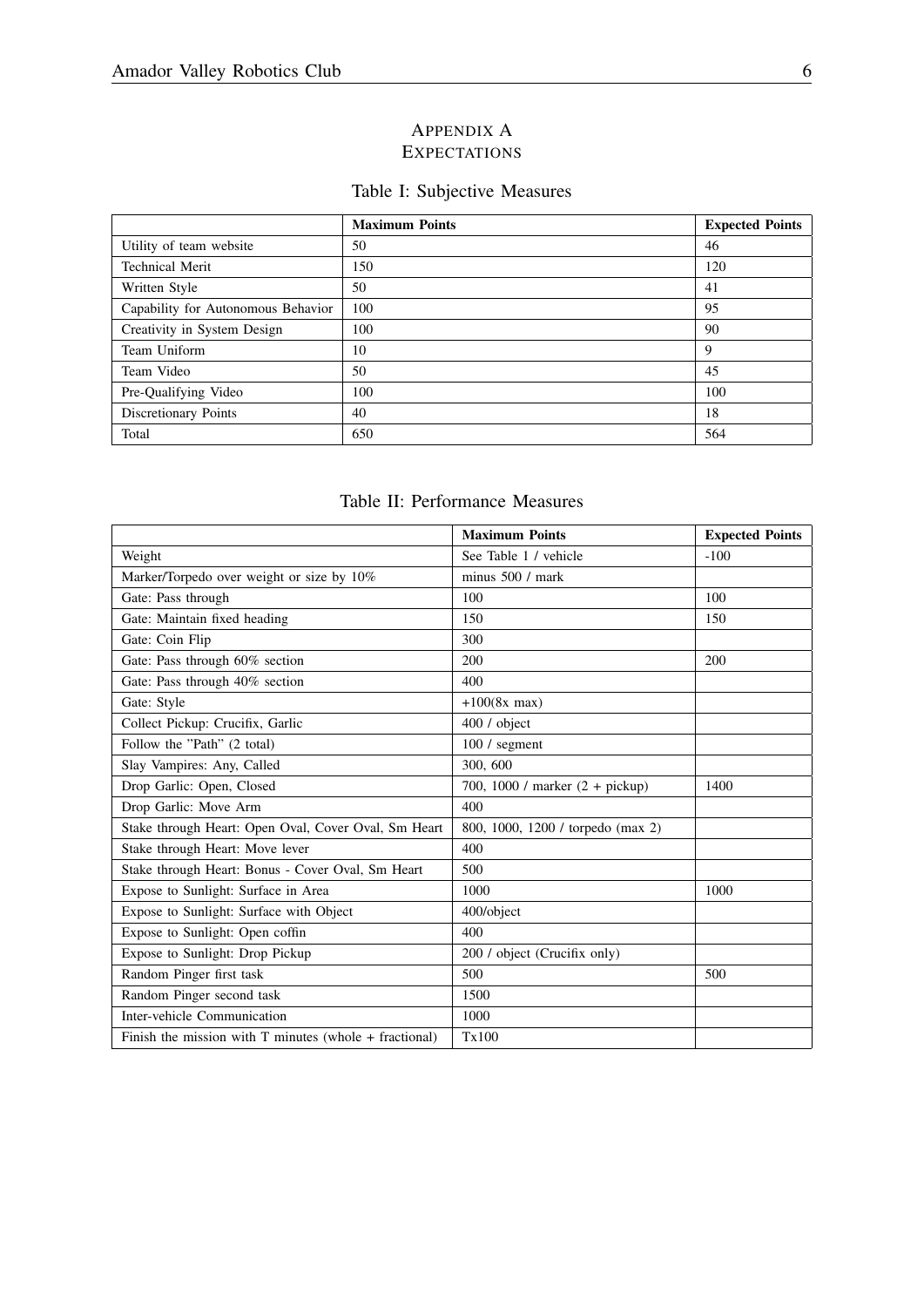### APPENDIX B **SPECIFICATIONS**

### Table III: General

| Team Size                    | 30 people    |
|------------------------------|--------------|
| <b>HW/SW Expertise Ratio</b> | 1:1          |
| Testing Time: simulation     | $100+$ hours |
| Testing Time: in-water       | $100+$ hours |

### Table IV: Mechanical Components

| Component             | <b>Vendor</b> | Model/Type                                   | <b>Specifications</b>                           |
|-----------------------|---------------|----------------------------------------------|-------------------------------------------------|
| Frame                 | Custom        | Aluminum T6061                               | Density 2.7 g/cm                                |
|                       |               |                                              | Strong corrosion resistance                     |
| Waterproof Housing    | Custom        | Acrylic hull sealed with 2<br>rubber O-rings | Diameter: 9.5 in (24 cm)                        |
| Waterproof Connectors | SubConn       | Circular Series                              | [Varies Based on Series]                        |
|                       |               | Micro-Circular Series                        |                                                 |
|                       |               | Power Series                                 |                                                 |
|                       |               | Coax Series                                  |                                                 |
| <b>Thrusters</b>      | VideoRay      | M5 Thrusters                                 | Power Input: 48V DC                             |
|                       |               |                                              | Max Thrust: 23lbs                               |
|                       |               |                                              | built-in electronic speed con-<br>trollers      |
| Propellers            | VideoRay      | Standard propellers                          | $90mm$ (3.5 inches)                             |
|                       |               |                                              | 3 blade propeller with collet<br>(smooth shaft) |

Table V: Electrical Components: Low Level Control

| Component                       | <b>Vendor</b>          | Model/Type       | <b>Specifications</b>                       |
|---------------------------------|------------------------|------------------|---------------------------------------------|
| Control Board                   | <b>Rugged Circuits</b> | Rugged MEGA      | Microcontroller: ATMega 2560                |
|                                 |                        |                  | expanded with Arduino Protoshield           |
| Inertial Measurement Unit (IMU) | <b>PNI</b> Sensor      | <b>TRAX AHRS</b> | Communication: RS232                        |
|                                 |                        |                  | Static Heading Accuracy: .3°                |
|                                 |                        |                  | Non-static Heading Accuracy: $2.0^{\circ}$  |
|                                 |                        |                  | Tilt Resolution: .01°                       |
| Depth / Pressure Sensor         | Ashcroft               | Model K1         | Accuracy: $\pm 0.50\%$ or $\pm 1.00\%$ span |
|                                 |                        |                  | Pressure Ranges: Vacuum to 20,000 PSI       |
| Doppler Velocity Log (DVL)      | Teledyne Marine        | Explorer DVL     | Type: Phased Array Transducer               |
|                                 |                        |                  | Frequency: 600kHz                           |
|                                 |                        |                  | Max Depth: 1000m                            |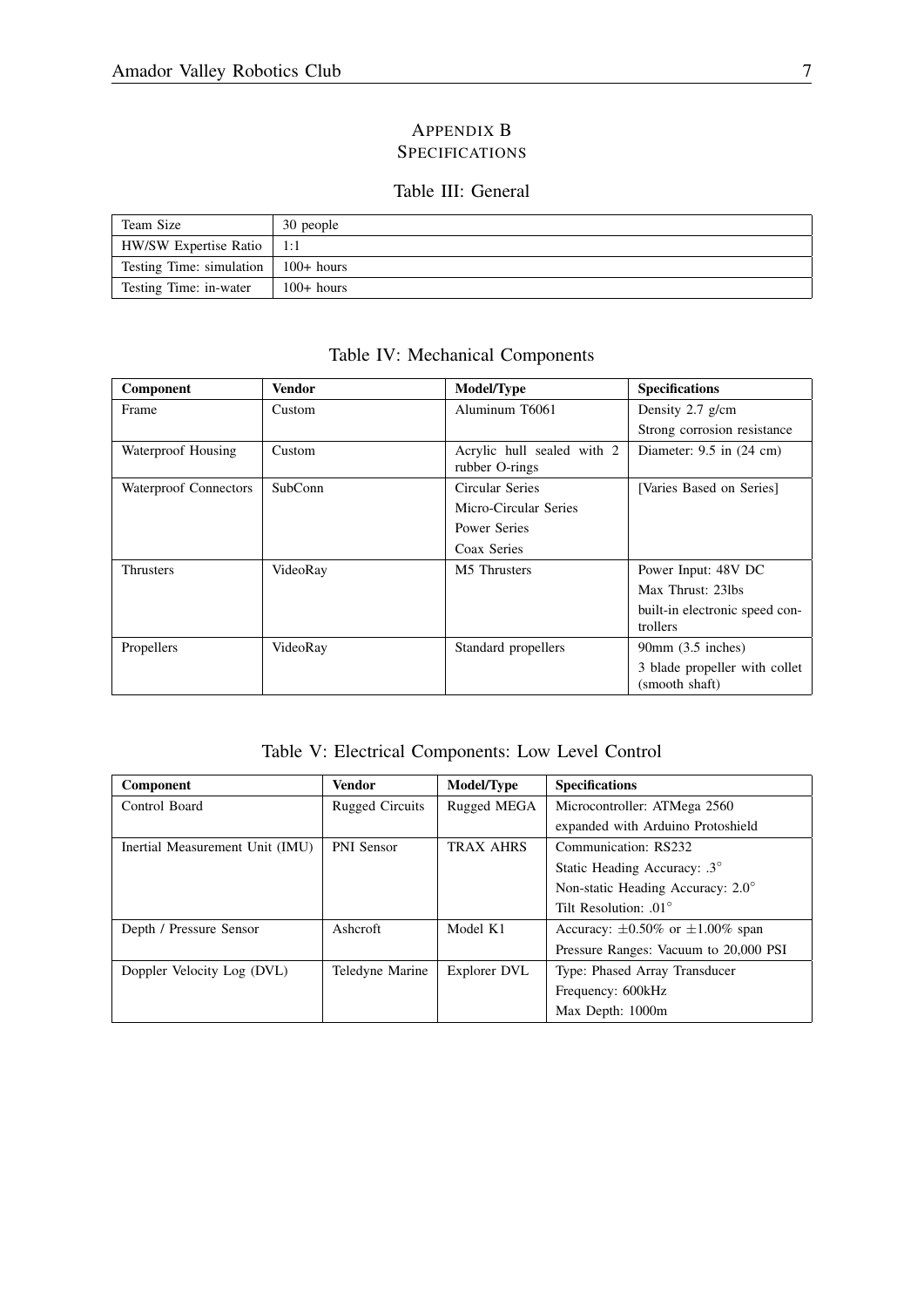| Component   | <b>Vendor</b> | Model/Type            | <b>Specifications</b>          |
|-------------|---------------|-----------------------|--------------------------------|
| <b>CPU</b>  | Intel         | i7-4790T              | Number of Cores: 4             |
|             |               |                       | Number of Threads: 8           |
|             |               |                       | Processor Base Freq: 2.7GHz    |
|             |               |                       | Max Turbo Freq: 3.9GHz         |
| Motherboard | Jetway        | NG9J-O87 Mini ITX     | USB $2.0$ Ports: $4$           |
|             |               |                       | USB $3.0$ Ports: $2$           |
|             |               |                       | HDMI Ports: 1                  |
|             |               |                       | PCI-E $3.0 \times 16$ Slots: 1 |
|             |               |                       | RJ45 LAN Ports: 2              |
| RAM         | Corsair       | Vengeance 16GB        | 2x8GB DDR3 SODIMM RAM          |
|             |               |                       | Memory Speed: 1600MHz          |
| Storage     | Samsung       | 1TB mSATA 860 EVO SSD | Max Seq Read Speed: 550 Mb/s   |
|             |               |                       | Max Seq Write Speed: 520 Mb/s  |
| <b>GPU</b>  | Nvidia        | <b>GTX 1080ti</b>     | CUDA Cores: 3584               |
|             |               |                       | Memory: 11GB GDDR5X            |
|             |               |                       | Max Power: 250W                |

|  |  |  | Table VI: Electrical Components: Main Computer |  |  |
|--|--|--|------------------------------------------------|--|--|
|--|--|--|------------------------------------------------|--|--|

### Table VII: Electrical Components: Cameras

| Component         | Vendor      | Model/Type       | <b>Specifications</b>          |
|-------------------|-------------|------------------|--------------------------------|
| Front Camera      | <b>FLIR</b> | BFS-U3-200S6     | Resolution: 5472 x 3648        |
|                   |             |                  | Megapixels: 20MP               |
|                   |             |                  | Frame Rate: 18FPS              |
|                   |             |                  | Sensor Type: CMOS              |
| Front Camera Lens | Computar    | <b>V0828-MPY</b> | Mount: C Mount                 |
|                   |             |                  | Horizontal Angle: 77.3°        |
|                   |             |                  | Vertical Angle: 61.7°          |
| Down Camera       | <b>FLIR</b> | BFS-U3-13Y3C-C   | Resolution: $1280 \times 1024$ |
|                   |             |                  | Megapixels: 1.3MP              |
|                   |             |                  | Frame Rate: 170FPS             |
|                   |             |                  | Sensor Type: CMOS              |
| Down Camera Lens  | Theia       | SY125M           | Focal Length: 1.3mm            |
|                   |             |                  | Resolution: $\leq$ 5MP         |
|                   |             |                  | Mount: CS Mount                |
|                   |             |                  | Horizontal Angle: 135°         |
|                   |             |                  | Vertical Angle: 119°           |